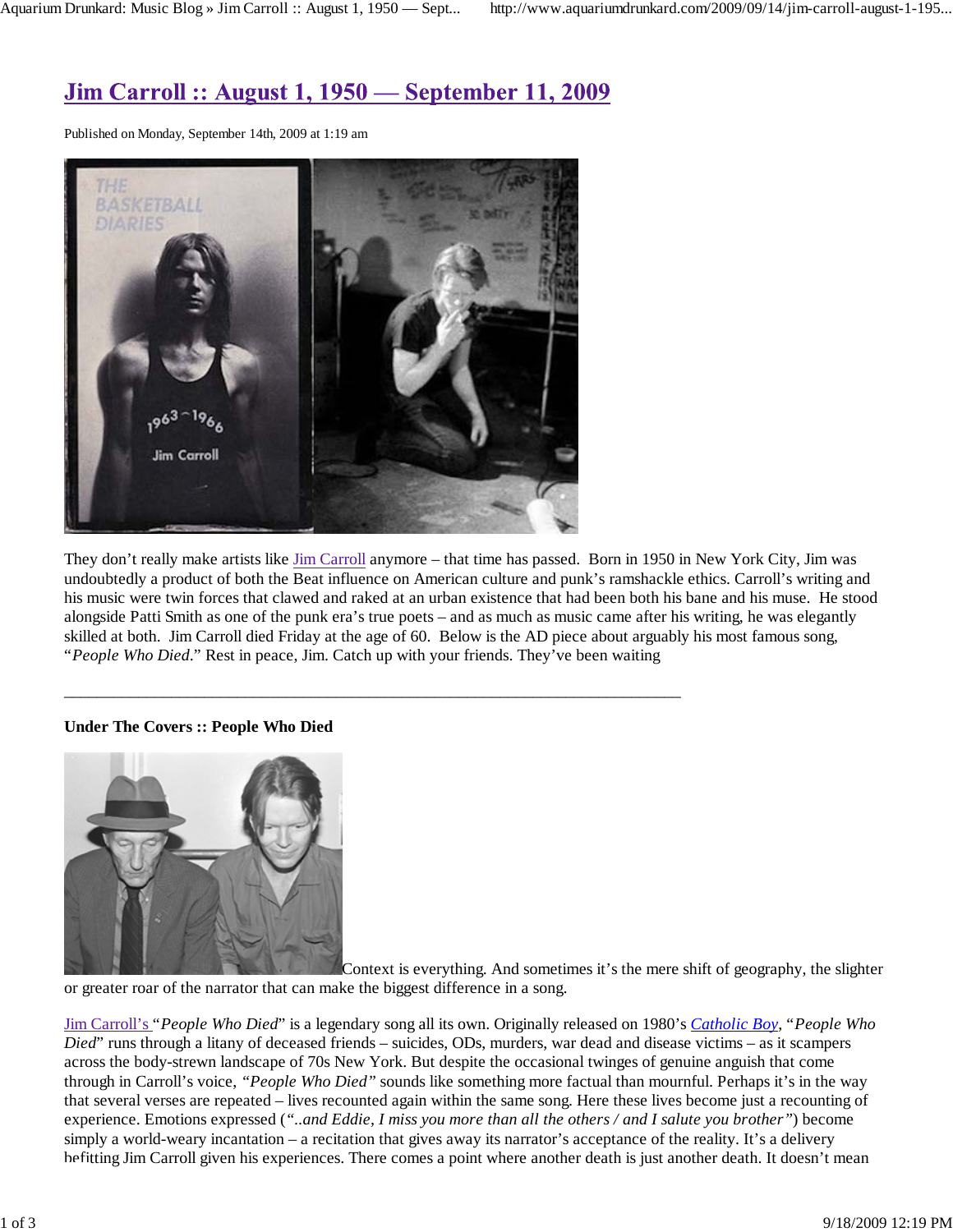the people didn't mean anything, but you can only take so much pain in a lifetime. Sometimes, it just can't hurt anymore.

The Drive-by Truckers have long made "*People Who Died*" a staple of their live shows. If you go back to 1999's sadly out-of-print *Alabama Ass Whuppin'*, the early line-up of the band tears through the song with abandon. Muddling the verse order, and shuffling and adjusting lyrics as he goes, Patterson Hood's delivery of the song is a howling maelstrom of grief. There are times where his vocals become muttered and incoherent, others where the pain is howled into the Plutonian shore. Imagining the narrator now in the small towns of the deep South, where friends are people you've known since you were born, not just the guy you met hustling on the street the other week, the deaths rack up in a much more serious way. As friends drop left and right, everything that seemed true is revealed in the harsh light of reality. The guitars, thick and raspy, convey something much more guttural and deeply troubling than the skittish chug of Carroll's original. You can only take so much pain in a lifetime. Sometimes, it just can't hurt any less. words/ j. neas

#### **Download:**

———-

**MP3: MP3:** The Drive-By Truckers :: People Who Died (cover) Jim Carroll :: People Who Died

**Amazon:** Jim Carroll :: Catholic Boy / Drive-By Truckers :: Alabama Ass Whuppin'

+ **Download digital music via eMusic's 25 free MP3 no risk trial offer**

Filed under: **Jim Carroll** |

You can follow any responses to this entry through the RSS 2.0 feed. You can leave a response, or trackback from your own site.

——————————————————————————————————————————

### **Related Posts**

## **3 Responses to "Jim Carroll :: August 1, 1950 — September 11, 2009"**

1. I haven't really thought about Jim Carroll in a long time (I first read Basketball Diaries when I was very young and it really hit me — one f@#% of a book!). Anyway, I was reading through September's Paste Mag today, and Andy Whitman discussed Catholic Boy and how the album "deserved the Punk Pulitzer, an award that doesn't exist. It should." And then the news. My impression is that there's a great deal of surprise that he lived to see 60. I don't know, I saw him give a reading twenty years ago, and although in rough shape at the time, he was obviously a resilient soul. Well, great post, and ruminations on this particular song. Hmmm. I like the idea of a Punk Pulitzer even more now!

"*I salute you brother*"

*1 | Mr. TRONA* September 14th, 2009 at 3:13 am

2. The news saddens me. "The Basketball Diaries" has had a lasting effect on my life, as has Jim's music and poetry. His cataloging of his addiction and, ultimately, his triumph over drug use is/was an inspiring story.

Rest in peace.

*2 | Carole* September 14th, 2009 at 2:15 pm

#### 3. I SALUTE YOU, BROTHER!

*3 | perrata2000* September 14th, 2009 at 8:23 pm

## **Leave a Reply**

| Name (required)                         |
|-----------------------------------------|
| Mail (will not be published) (required) |
| Website                                 |

**ML:** You can use these tags: <a href="" title=""> <abbr title=""> <acronym title=""> <b> <br/> \leftless \end{mathing} \end{mathing} \end{mathing} \end{mathing} \end{mathing} \end{mathing} \end{mathing} \end{mathing} \end <em> <i> <q cite=""> <strike> <strong>